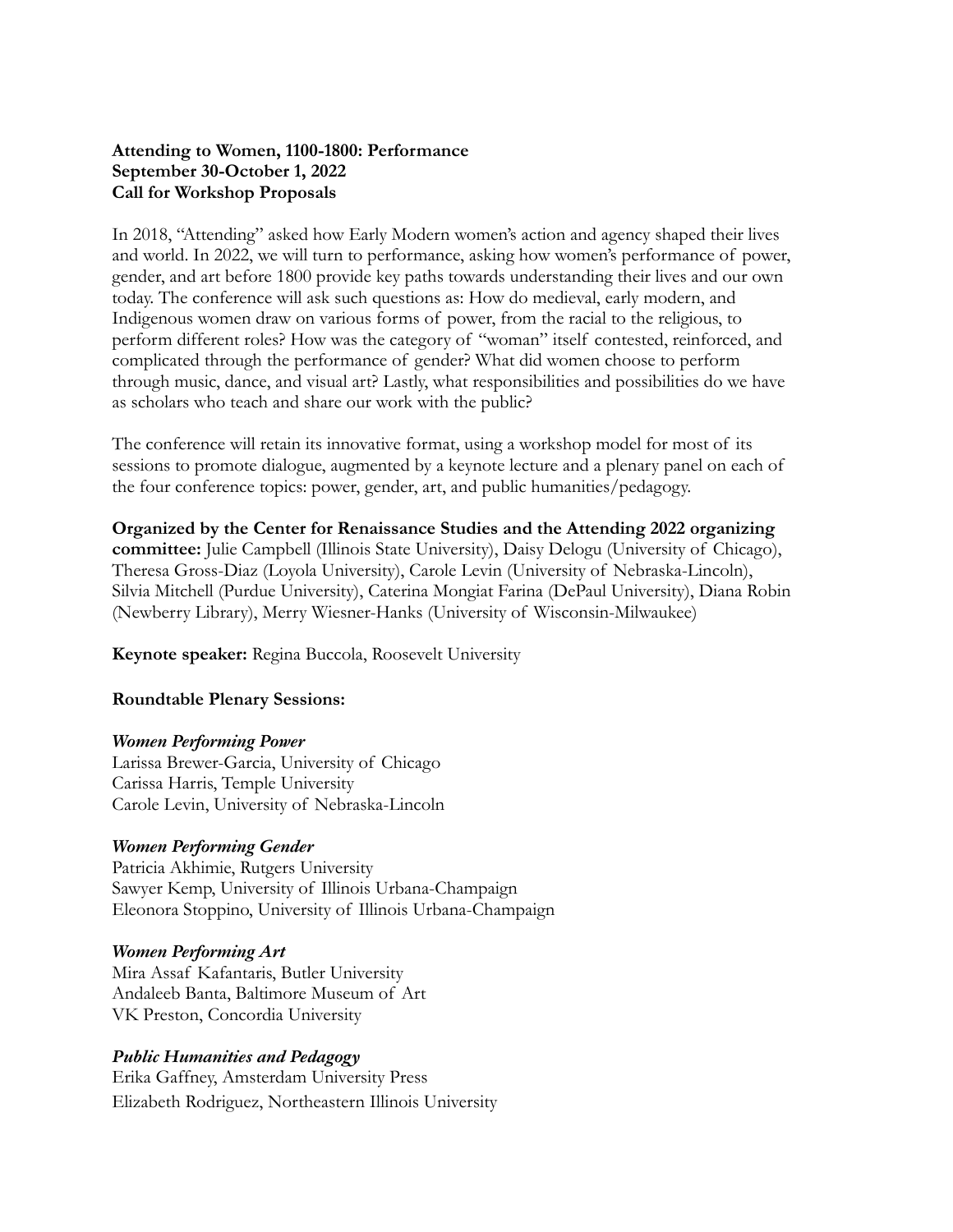Carol Symes, University of Illinois Urbana-Champaign

We welcome proposals for workshop sessions. These are 90-minute sessions organized by a group of two to four leaders who circulate readings, questions, and other materials in advance through the conference website. Leaders spend no more than twenty minutes framing the issues and opening up the conversation, then facilitate active participation and focused discussion. The best workshops are often comparative and interdisciplinary, and all allow participants to share information, pass on knowledge, ask advice, and learn something new. All workshop organizers are expected to register for, attend, and participate in the entire conference, not just their workshop.

Workshops that consider performance in relation to the following themes are welcome:

# *Performing Power*

# *Performing Gender*

# *Performing Art*

# *Performing Pedagogy and/or Public Humanities*

We cannot accept individual proposals, but those who have an idea for a workshop need to locate at least one other organizer and send a short paragraph with your ideas in this [submission module](https://forms.gle/hE2kddzApYLMzhJc7). We will post these regularly on this website, on the link "Workshop Ideas." Check that link if you are looking for workshop possibilities, and contact the individuals directly if your interests fit together.

Once you have enough people to organize a workshop, submit a proposal following the directions below, and we will remove your tentative idea from the website.

All proposals must be submitted [here](https://forms.gle/hE2kddzApYLMzhJc7) by March 15 and include the following:

- 1. Name of one organizer who will act as the contact person. This organizer must provide their institutional affiliation, department, email address, telephone number, pronouns, and bio (100 words max).
- 2. Name, institutional affiliation, department, email address, pronouns, and 100-word bio for each organizer.
- 3. Title of workshop.
- 4. Conference theme that best fits the workshop (Performing Power, Performing Gender, Performing Art, or Performing Pedagogy and/or Public Humanities)
- 5. A two-to-three sentence summary of its focus and its relevance to a particular conference theme or themes.
- 6. 800-1000 word description of the workshop, including the key questions to be posed to participants, how the pre-circulated readings (or other materials such as pictures, slides, recordings, films, or dramatic presentations) will facilitate discussion, and how the organizers